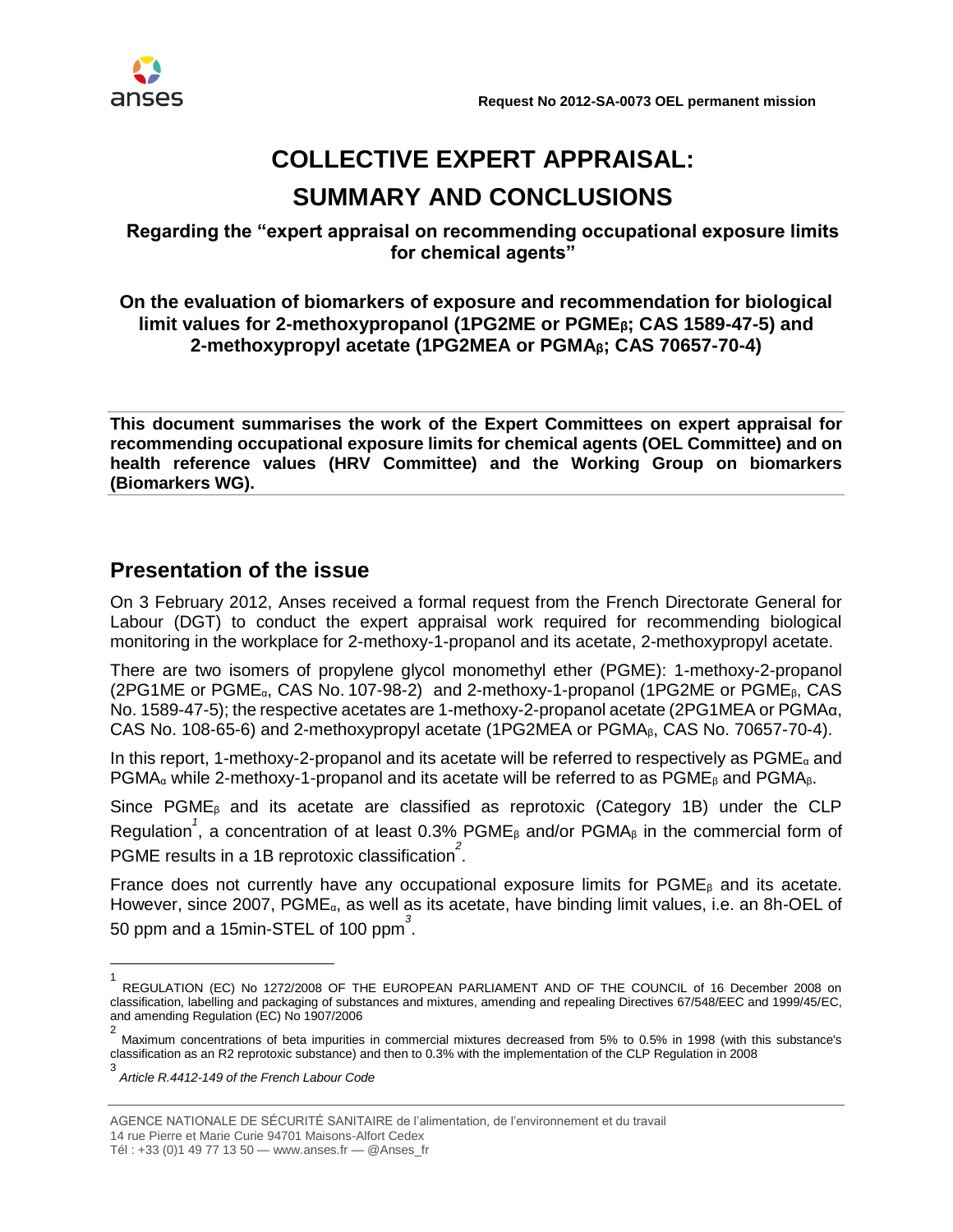In an opinion published in 2008 (AFSSET 2008*<sup>4</sup>* ), AFSSET recommended, to "*limit the risk of occupational exposure, strengthening biological surveillance in the workplace by developing markers for 2-methoxypropionic acid (2-MPA), the main metabolite of 1PG2ME and its acetate, and by systematically measuring urinary levels, instead of atmospheric levels, to be able to assess the overall exposure of workers*".

The DGT thus asked ANSES to assess the relevance of recommending monitoring one or more biomarkers and the elaboration of biological limit values for the selected biomarker(s)

# **Scientific background**

Biological monitoring of exposure in the workplace has emerged as a complementary method to atmospheric metrology for assessing exposure to chemical agents. Biological monitoring assesses a worker's exposure by including all the routes by which a chemical penetrates the body (lung, skin, digestive tract). It is particularly worthwhile when a substance has a systemic effect, and:

- when routes other than inhalation contribute significantly to absorption,
- and/or when the pollutant has a cumulative effect,
- and/or when the working conditions (personal protection equipment, inter-individual differences in respiratory ventilation, etc.) determine large differences in internal dose that are not taken into account by atmospheric metrology.

With regard to prevention of chemical risk in the workplace, the French Labour Code provides for the use of biological monitoring of exposure and biological limit values.

#### Committee definitions

Biomarker of exposure (BME): parent substance, or one of its metabolites, determined in a biological matrix, whose variation is associated with exposure to the targeted agent. Biomarkers of early and reversible effects are included in this definition when they can be specifically correlated to occupational exposure.

Biological limit value (BLV): This is the limit value for the relevant biomarkers.

Depending on the available data, the recommended biological limit values do not all have the same meaning:

- if the body of scientific evidence is sufficient to quantify a dose-response relationship with certainty, the BLVs will be established on the basis of health data (no effect for threshold substances or risk levels for non-threshold carcinogens);
- in the absence of such data for substances with threshold effects, BLVs are calculated on the basis of the expected concentration of the biomarker of exposure (BME) when the worker is exposed to the 8-hour OEL. For carcinogens, in the absence of sufficient quantitative data, the biological limit value is calculated on the basis of another effect (pragmatic BLV). These latter values do not guarantee the absence of health effects, but aim to limit exposure to these substances in the workplace.

 $\overline{a}$ 

*<sup>4</sup>* French Agency for Environmental and Occupational Health Safety (AFSSET). (2008). Les éthers de glycol. Synthèse des connaissances sur les expositions de la population générale et professionnelle en France. September 2008, available (in French) via the following link:<https://www.anses.fr/fr/system/files/CHIM2003et0016Ra-3.pdf>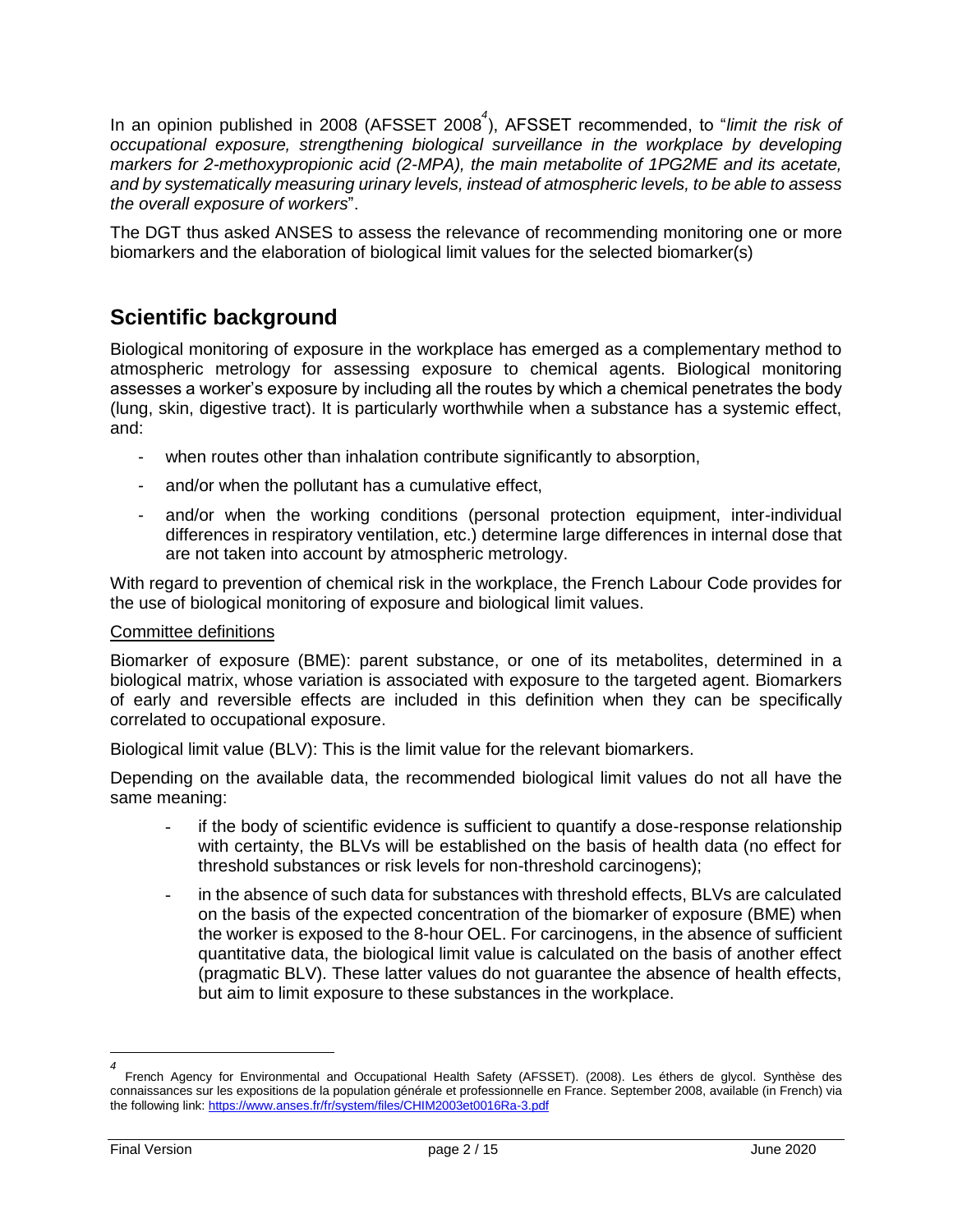Whenever possible, the Committee also recommends biological reference values (BRVs). These correspond to concentrations found in a general population whose characteristics are similar to those of the French population (preferentially for BMEs) or in a control population not occupationally exposed to the substance under study (preferentially for biomarkers of effects).

These BRVs cannot be considered to offer protection from the onset of health effects, but do allow a comparison with the concentrations of biomarkers assayed in exposed workers. These values are particularly useful in cases where it is not possible to establish a BLV (ANSES, 2017).

# **Organisation of the expert appraisal**

ANSES entrusted examination of this request to the OEL Committee then the "health reference values" Committee. The Agency also mandated the Working Group on biomarkers (Biomarkers WG) for this expert appraisal.

The methodological and scientific aspects of the work of this group were regularly submitted to the Expert Committees. The report produced by the working group takes account of observations and additional information provided by the Committee members.

This expert appraisal was therefore conducted by a group of experts with complementary skills. It was carried out in accordance with the French Standard NF X 50-110 "Quality in Expertise Activities".

# **Preventing risks of conflicts of interest**

ANSES analyses interests declared by the experts before they are appointed and throughout their work in order to prevent potential conflicts of interest in relation to the points addressed in expert appraisals.

The experts' declarations of interests are made public on Anses's website [\(www.anses.fr\)](http://www.anses.fr/).

# **Description of the method**

One rapporteur of the Biomarkers WG and one ANSES employee produced a summary report on biomarkers of exposure and the recommendation of biological limit values (BLVs) and biological reference values for the BME(s) considered relevant.

The summary report on the BMEs for  $PGME<sub>β</sub>$  (and its acetate) was based on bibliographical information taking into account the scientific literature published on this substance until end of 2018. The bibliographical research was conducted in the following databases: Medline, Scopus and the Public Health Database.

The scientific articles selected for evaluating biomonitoring data on  $PGME<sub>β</sub>$  were identified using the following keywords: "propylene glycol methyl ether", "biomarker", "biomonitoring", "biological monitoring", "urine", "blood", "occupational", "analysis method".

The rapporteur reassessed the original articles or reports cited as references whenever he considered it necessary, or whenever the Committee requested it.

The report, the summary and conclusions of the collective expert appraisal work were adopted by the "health reference values" Committee (2017-2020) on 18 October 2019.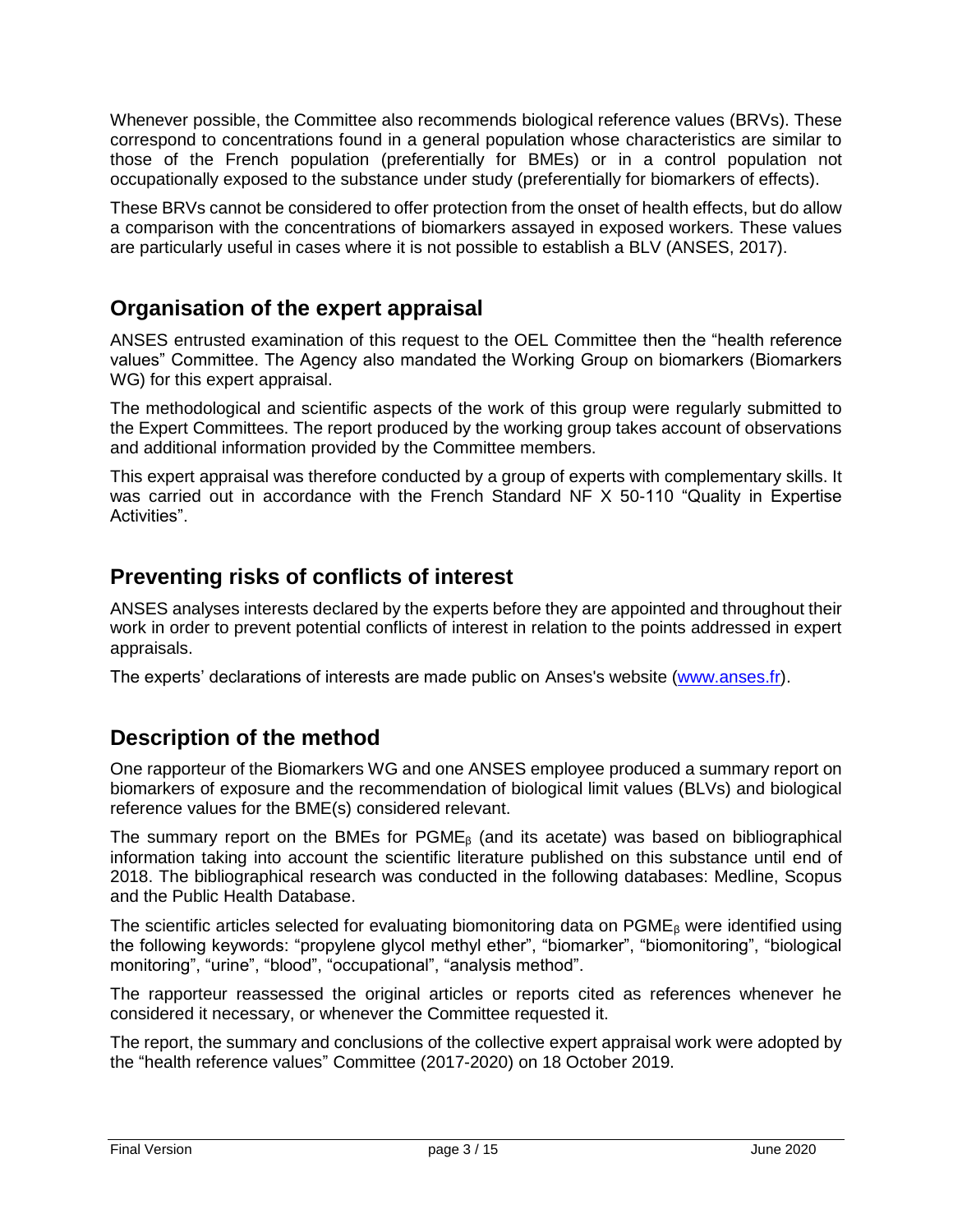The collective expert appraisal work and the summary report were submitted to public consultation from 28/02/2020 to 28/04/2020. No comments were received. The Health Reference Values Committee (term of office 2017-2020) adopted this version on 25 June 2020.

# **Result of the collective expert appraisal**

# Toxicokinetics data

### *Absorption*

There are very few data on the absorption of  $PGME<sub>8</sub>$ . However, like any glycol ether, it is readily absorbed by the oral and respiratory routes.

 $PGME<sub>β</sub>$  can be absorbed by the lungs in aerosol form.

Regarding the oral route, a study in animals reported rapid absorption of  $PGME<sub>6</sub>$  (Tmax in blood <1h) (Carney *et al.* 2003).

### *Distribution*

There are no data available for humans.

In animals,  $PGME<sub>6</sub>$  is distributed in the blood and skin, with lower quantities being distributed in other tissues (liver, kidneys, brain, testicles and fat) after oral exposure (Miller *et al.* 1986).

It is acknowledged that it crosses the placental barrier.

#### *Metabolism*

In humans, the conversion of  $PGME<sub>β</sub>$  into 2-methoxypropionic acid or 2-MPA (the main metabolite of PGMEβ, not produced *via* the metabolism of PGMEα) is similar to that observed in animals (Miller *et al.* 1986), occurring at a rate of around 70% (Devanthéry *et al*. 2003).

Figure 1 shows the metabolic pattern of  $PGME<sub>\beta</sub>$  and its acetate. PGMA was rapidly hydrolysed (carboxylases) to produce PGME and acetic acid in rats in an *in vitro* study (Stott *et al*. 1985).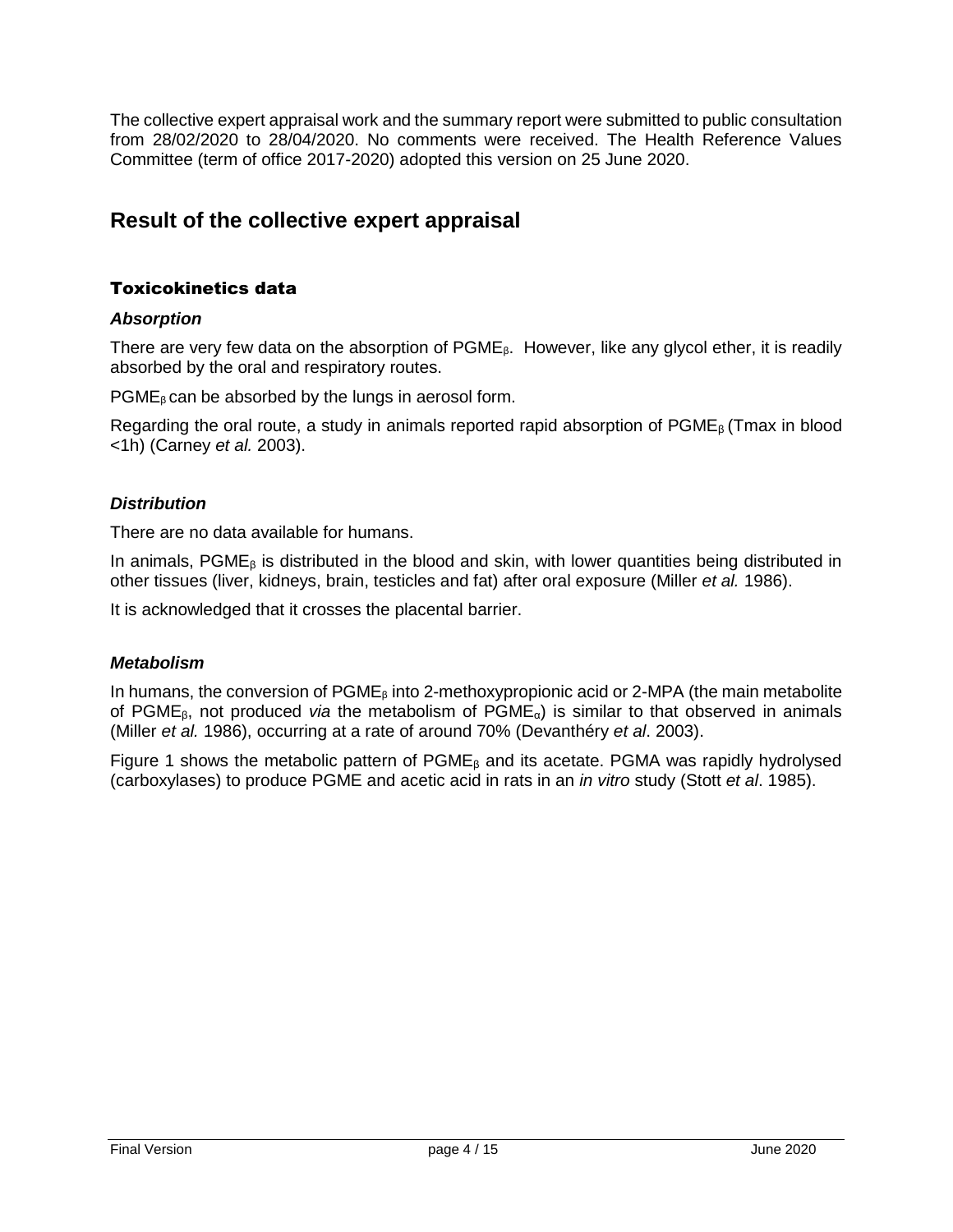

Figure 1: Metabolic pattern of PGME<sup>β</sup> (adapted from Miller *et al*. 1986)

## *Excretion*

In a study undertaken in volunteers  $(n = 6)$  exposed to concentrations of 15, 50 and 95 ppm PGME (with 0.3% PGME $<sub>6</sub>$ ) in vapour form (dermal and respiratory exposure), the authors calculated a</sub> urinary excretion percentage of 63-68% of the absorbed dose (for concentrations of 95 and 50 ppm respectively). To estimate dermal exposure, the six volunteers immersed one hand (unspecified exposed surface area<sup>5</sup>) in an aqueous solution of PGME<sub>α</sub> (10%). The concentrations of 2-MPA measured in urine ranged from a value below the limit of detection (LOD =  $0.10$  mg/L) to 2.01 mg/L (for the six volunteers having immersed their hand in the PGME solution with 10%  $PGME_{\beta}$ ).

The authors attributed the presence of 2-MPA in the volunteers' urine before exposure to past exposure (occupational and/or environmental) and to the long elimination half-life of the metabolite (Devanthéry *et al*. (2003).

In a field study, Laitinen (1997) reported a half-life of 15h for urinary 2-MPA.

In the study by Miller *et al*. (1986), the authors reported that the main metabolite of PGME<sup>β</sup> was urinary 2-MPA. They also detected  $PGME<sub>β</sub>$  (small quantities) in urine, in glucuroconjugated form. They did not detect free  $PGME<sub>β</sub>$  or propylene glycol.

 $\overline{a}$ 

<sup>5</sup> *of around 500 to 700 cm<sup>2</sup>(Berode et al. 1985)*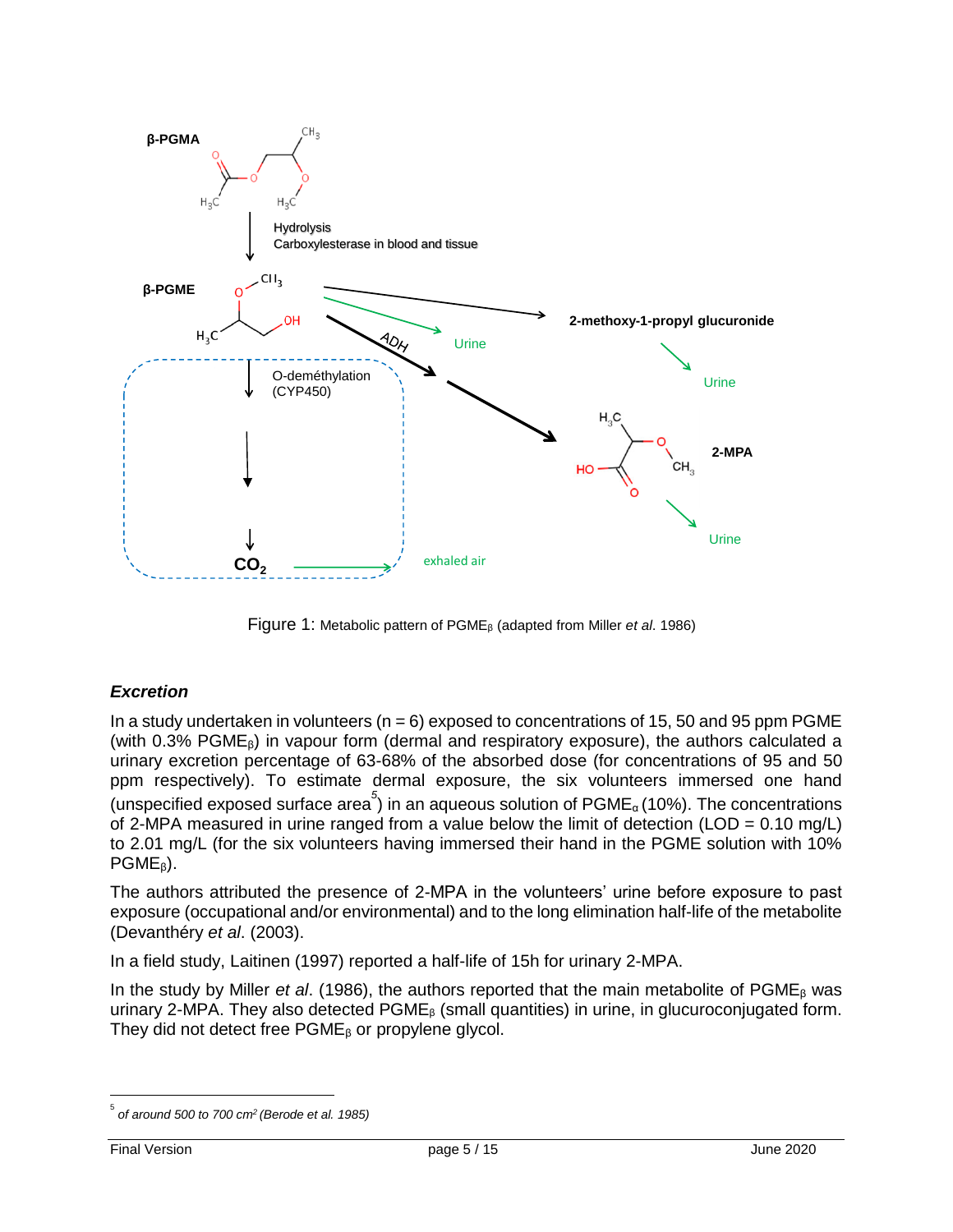### Selection of biomarkers of exposure and effect

#### *Biomarkers of exposure (BME)*

The analysis of the data in the literature led to two potential BMEs being identified:

- urinary 2-MPA<br>- urinary PGMF<sub>8</sub>
- urinary PGME<sub>β</sub>

However, due to a lack of data on urinary PGME<sub>β</sub>, this BME was not selected.

The advantages of 2-MPA, the only BME for which data are available, are described below:

- there are correlations between urinary concentrations of 2-MPA and atmospheric concentrations of PGME;
- relationships between 2-MPA concentrations and health effects have been reported;

This BME presents also disadvantages :

- there are large inter-individual variations;
- more generally, simultaneous exposure to alcohol is likely to partially inhibit the formation and elimination of the acid metabolites of glycol ethers.

#### **Urinary 2-MPA, the main metabolite of PGMEβ, seems relevant as a BME for the biological monitoring of occupational exposure to β isomer of PGME and its acetate.**

#### *Biomarkers of effect*

No biomarkers of early effects were found in the literature.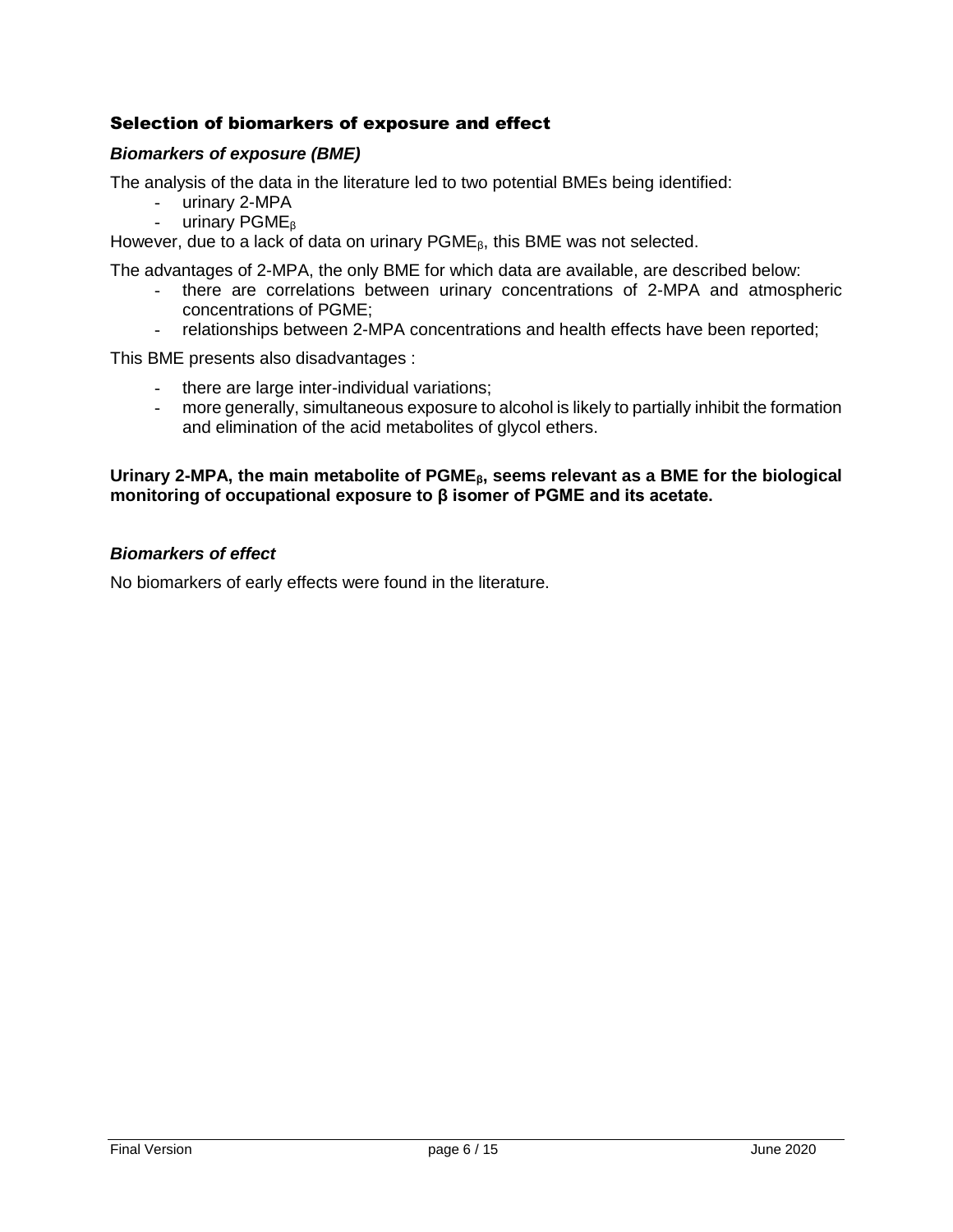# Information on biomarkers of exposure identified as relevant for the biomonitoring of exposed workers

| <b>Name</b>                                                                                                                 | Urinary 2-Methoxypropionic acid (2-MPA)                                                                                                                                                                                                                                                                                                                                                                                                                                                                                                                                                                                                                                                                                                                                                                                                                                                                                                                                                                                                                                                                                                                                                                                                                                                                                                                                                                                                    |
|-----------------------------------------------------------------------------------------------------------------------------|--------------------------------------------------------------------------------------------------------------------------------------------------------------------------------------------------------------------------------------------------------------------------------------------------------------------------------------------------------------------------------------------------------------------------------------------------------------------------------------------------------------------------------------------------------------------------------------------------------------------------------------------------------------------------------------------------------------------------------------------------------------------------------------------------------------------------------------------------------------------------------------------------------------------------------------------------------------------------------------------------------------------------------------------------------------------------------------------------------------------------------------------------------------------------------------------------------------------------------------------------------------------------------------------------------------------------------------------------------------------------------------------------------------------------------------------|
| Other substances giving rise to<br>this biomarker                                                                           | DPGME and $TPGME^6$                                                                                                                                                                                                                                                                                                                                                                                                                                                                                                                                                                                                                                                                                                                                                                                                                                                                                                                                                                                                                                                                                                                                                                                                                                                                                                                                                                                                                        |
| Concentrations<br>measured<br>in.<br>exposed workers or volunteers<br>(with<br>exposure<br>levels<br>and<br>sampling times) | • Field studies:<br>Laitinen (1997b)<br>N=26 (painters) with < 2.5% PGMA $\beta$<br>M (8h): $5.46 \pm 9.52$ ppm<br>Med: 1.03 ppm<br>$[2-MPA]$ urine $(ES)$ :<br>$LOD = 0.1$ mg/L<br>AM ( $\pm$ SD) : 1.27 $\pm$ 1.6 mmol/mol creat ( <i>i.e.</i> 1.17 $\pm$ 1.47 mg/g creat)<br>Med: 0.53 mmol/mol creat (i.e. 0.48 mg/g creat)<br>Anundi et al. (2000)<br>N= 38 (graffiti removers including 2 women)<br>[PGMA] <sub>atm</sub> (% de PGME <sub>ß</sub> NR) :<br>AM $\pm$ SD: 5.2 $\pm$ 6.2 mg/m <sup>3</sup> (1.4 $\pm$ 1.7 ppm)<br>GM: 2.82 mg/m <sup>3</sup> and Max: 32.78 mg/m <sup>3</sup><br>[2-MPA]urine (ES):<br>$LOD = 0.24$ µmol/L ( <i>i.e.</i> 0.02 mg/L)<br>AM: 6.81 µmol/L (i.e. 0.71 mg/L)<br>Ben-Brik et al. (2004)* France 2000-2001<br>N= 54 (municipal employees of Paris)<br>[PGMA] <sub>atm</sub> with 0.5-5% PGMEß: NS<br>[2-MPA]urine: two samples collected per subject one month apart<br>(ES/EW)<br>$LOD = 0.05$ mg/L<br>AM $(\pm SD)$ :<br>1 <sup>st</sup> urine sample : 1.24 $\pm$ 0.80 mmol/mol creat ( <i>i.e.</i> 1.14 $\pm$ 0.74 mg/g<br>creat)<br>2 <sup>nd</sup> urine sample: $1.33 \pm 0.98$ mmol/mol creat ( <i>i.e.</i> $1.22 \pm 0.90$ mg/g<br>creat)<br>Multigner et al. (2007)* France 2000-2001 <sup>8</sup><br>N= 45 (municipal employees of Paris)<br>[PGMA] <sub>atm</sub> with 0.5-5% PGME <sub>B</sub> : NS<br>2-MPA (ES/EW) :<br>$LOD = 0.05$ mg/L<br>Med: 1.21 mg/g creat. (< LOD-5.14) |

*<sup>6</sup>* Regarding the specificity of this BME, the authors of the ECETOC (2005) report suggest that dipropylene glycol monomethyl ether (DPGME) and tripropylene glycol monomethyl ether (TPGME), which are also isomer mixtures, may lead to the formation of 2-MPA. The INRS (2010c) reported that DPGME may theoretically lead to the formation of 61% PGME<sub>β</sub> and 39% PGME<sub>α</sub> (considering 100% metabolic cleavage); a study in rats and rabbits (Breslin *et al.*, 1996) did not seem to confirm these percentages.

 $\overline{a}$ 

<sup>7</sup> *Values as reported by the authors. No publications specified whether the reported concentrations were those of free or total 2-MPA.*

<sup>8</sup> *These were the same subjects as in the study by Ben-Brik et al. 2004*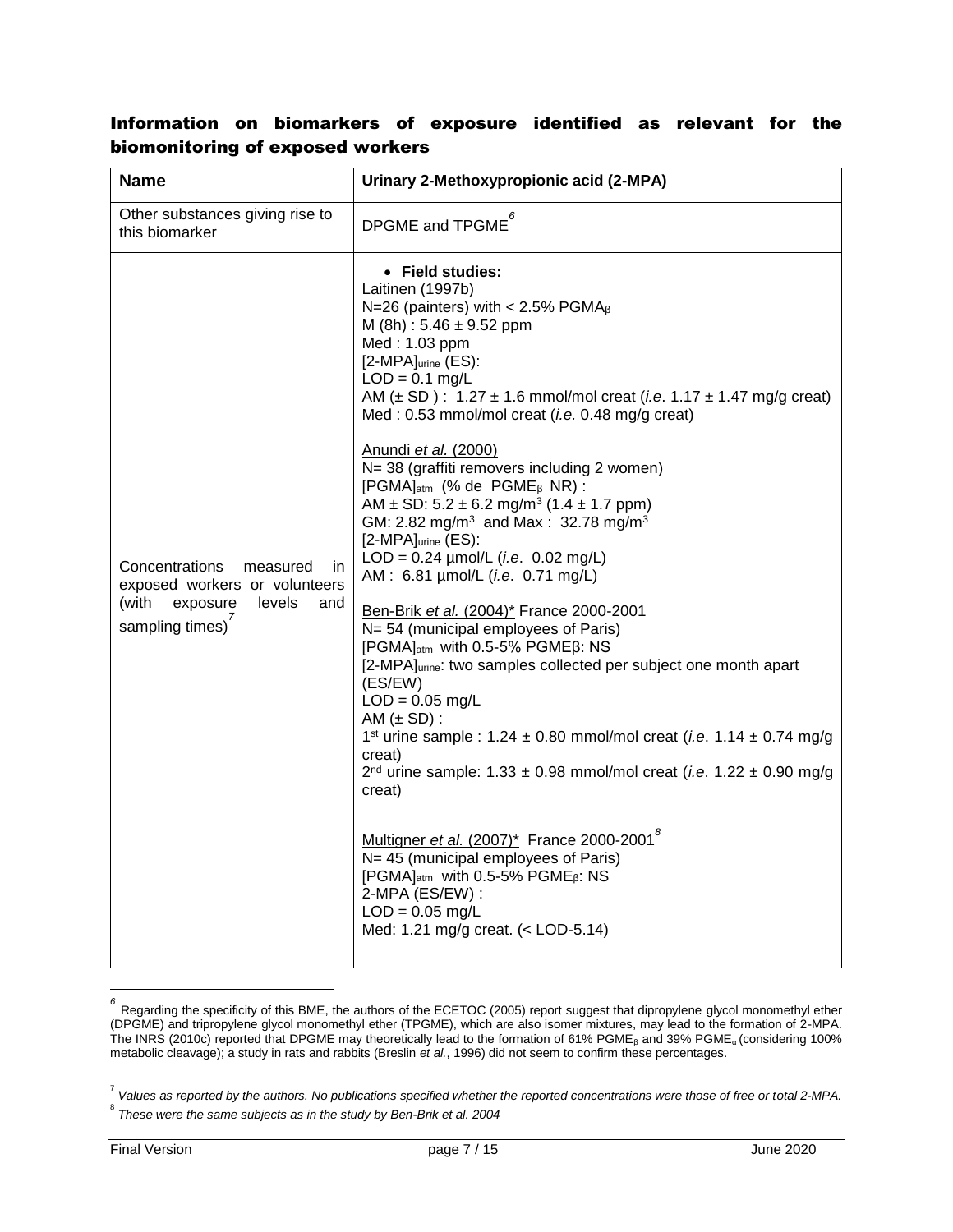| Concentrations<br>measured<br>in<br>exposed workers or volunteers<br>(with<br>exposure<br>levels<br>and<br>sampling times) | Crucq and Pereira (2016)<br>N= NS (Bodywork painters)(46 samples)<br>[PGMA] <sub>atm</sub> and % de PGME <sub>B</sub> : NS<br>[2-MPA]urine (sampling time NS) :<br>LOD: NS<br>AM: 0.35 mg/L<br>Med: 0.13 mg/L and Max: 2,63 mg/L<br>• Studies on volunteers:<br>Devanthéry et al. (2003)<br>$N = 6$<br>[PGMA] <sub>atm</sub> (0.3% PGME <sub><math>\beta</math></sub> ) : 15, 50 and 95 ppm (6h exposure).<br>[2-MPA]urine: Urine was collected every 2h (outside the chamber) and<br>ad lib following exposure (until the next morning)<br>$LOD = 0.10$ mg/L<br>AM $(\pm SD)$ : 0.73 $(\pm 0.12)$ mg/L for exposure to 50 ppm<br>AM $(\pm SD)$ : 2.21 $(\pm 0.35)$ mg/L for exposure to 95 ppm.<br>A 15 ppm [2-MPA]urine: < 0.30 mg/L. |
|----------------------------------------------------------------------------------------------------------------------------|-----------------------------------------------------------------------------------------------------------------------------------------------------------------------------------------------------------------------------------------------------------------------------------------------------------------------------------------------------------------------------------------------------------------------------------------------------------------------------------------------------------------------------------------------------------------------------------------------------------------------------------------------------------------------------------------------------------------------------------------|
| Conversion factor (with<br>molecular weight)                                                                               | 2-MPA molecular weight: 104.1<br>Creatinine molecular weight: 113.12<br>1 mg/L = $9.6 \mu$ mol/L<br>1 µg/g creatinine = $1.087$ µmol/mol creatinine                                                                                                                                                                                                                                                                                                                                                                                                                                                                                                                                                                                     |
| Concentration in the general<br>population                                                                                 | Ben-Brik et al. (2004)*:<br>N= 55 (municipal employees not occupationally exposed)<br>[2-MPA]urine<br>$MA (± SD)$ :<br>1 <sup>st</sup> urine sample: 1.02 (±0.52) mmol/mol creat ( <i>i.e.</i> 0.94 ± 0,48 mg/g<br>creat)<br>2 <sup>nd</sup> urine sample: $1.12 \pm 0.98$ mmol/mol creat ( <i>i.e.</i> $1.03 \pm 0.9$ mg/g<br>creat)<br>Multigner et al. (2007)*:<br>N= 53 (municipal employees not occupationally exposed)<br>[2-MPA]urine 100% of samples above the LOQ (0.05 mg/L),<br>Med: 1.12 mg/g creat. and Max: 2.50 mg/g creat.                                                                                                                                                                                              |

 9 *Or failing this, in a non-occupationally exposed control population; 95th percentile or failing this the median or the mean (number of people in the study if this information is available)*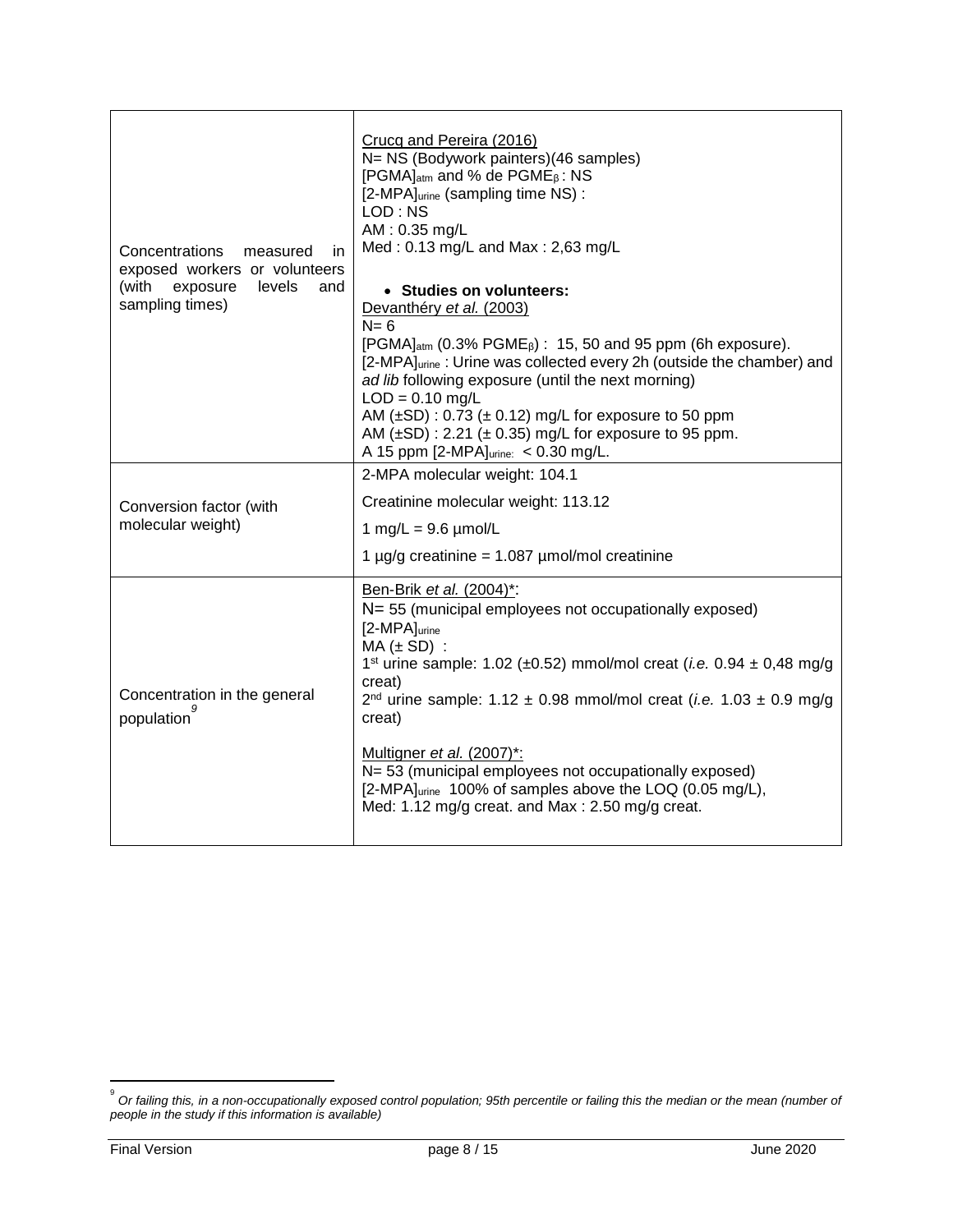|                                                         | PELAGIE (Perturbateurs Endocriniens : Étude Longitudinale sur les<br>Anomalies de la Grossesse, l'Infertilité et l'Enfance) - France, 2002-<br>2006<br>3421 pregnant women<br>Exposure assessed via self-questionnaires and job-exposure matrix<br>2-MPA (samples collected on morning) : $\text{LOQ} = 0.05 \text{ mg/L}^{10}$<br>1- <i>Labat et al. (2008)</i> : pilot study<br>N=200 subjects (selected based on their occupational<br>exposure <sup>11</sup><br>[2-MPA]urine: 22.5% (45/200) > LOQ GM: 0.43 mg/g creat<br>(Max 8.75 mg/g creat.)<br>2- Cordier et al. (2012)*: case-control study<br>N= 94 cases and 580 controls<br>[2-MPA]urine: 5% des controls > LOQ<br>Med : < LOQ (Max = $0.72$ mg/L)<br>3- Garlantézec et al. (2012)*:<br>$N = 451$<br>$[2-MPA]_{urine}$ : 6% > LOD, Med < 0.05 mg/L (Max 0.72 mg/L).<br>Calculated GM: 0.15 mg/L (for values greater than or equal to<br>the $LOD11$ )<br>4- Garlantézec et al. (2013)*: |  |
|---------------------------------------------------------|------------------------------------------------------------------------------------------------------------------------------------------------------------------------------------------------------------------------------------------------------------------------------------------------------------------------------------------------------------------------------------------------------------------------------------------------------------------------------------------------------------------------------------------------------------------------------------------------------------------------------------------------------------------------------------------------------------------------------------------------------------------------------------------------------------------------------------------------------------------------------------------------------------------------------------------------------|--|
|                                                         | $N = 519$<br>$[2-MPA]$ urine : $6.9\%$ > LOD<br>Med $<$ LOD and Max 0.76 mg/L.                                                                                                                                                                                                                                                                                                                                                                                                                                                                                                                                                                                                                                                                                                                                                                                                                                                                       |  |
| Concentration in the general<br>population <sup>9</sup> | Calculated Med: 0.13 mg/L (for values greater than or equal<br>to the LOD $^{12}$ )                                                                                                                                                                                                                                                                                                                                                                                                                                                                                                                                                                                                                                                                                                                                                                                                                                                                  |  |
|                                                         | Frömme (2013) Germany:<br>$N = 44$ ( $(31$ women and 13 men)<br>LOQ: 0,01 mg/L<br>$[2-MPA]$ urine: $34\%$ > LOQ,<br>Med: 0.01 mg/g creat $(< 0.01$ mg/L),<br>Max: 0.13 mg/g creat (0.08 mg/L)<br>P95: 0.04 mg/g creat (0.02 mg/L).                                                                                                                                                                                                                                                                                                                                                                                                                                                                                                                                                                                                                                                                                                                   |  |
|                                                         | Nisse et al. (2017)* France 2008-2010:<br>IMEPOGE (blood and urinary levels of various environmental<br>pollutants in the general population)<br>$N = 120$ subjects (men and women)<br>$[2-MPA]$ urine: $70\%$ > LOD<br>$LOD = 0.01$ mg/L and $LOQ = 0.05$ mg/L                                                                                                                                                                                                                                                                                                                                                                                                                                                                                                                                                                                                                                                                                      |  |
|                                                         | Warenbourg et al. (2017)*:<br>Case-control study of the EDEN (Study of the pre- and postnatal<br>determinants for child development and health in France, 2002-2006)<br>and PELAGIE<br>1-EDEN : $N = 67$ and LOQ 0,05 mg/L<br>N= 29 cases and 86 controls<br>$[2-MPA]_{\text{urine}}$ : 25.4% > LOD and Med < LOD<br>2-PELAGIE : $N = 48$ and $LOQ = 0.05$ mg/L<br>$[2-MPA]$ <sub>urine</sub> : 2.1% > LOQ and Med < LOQ.                                                                                                                                                                                                                                                                                                                                                                                                                                                                                                                            |  |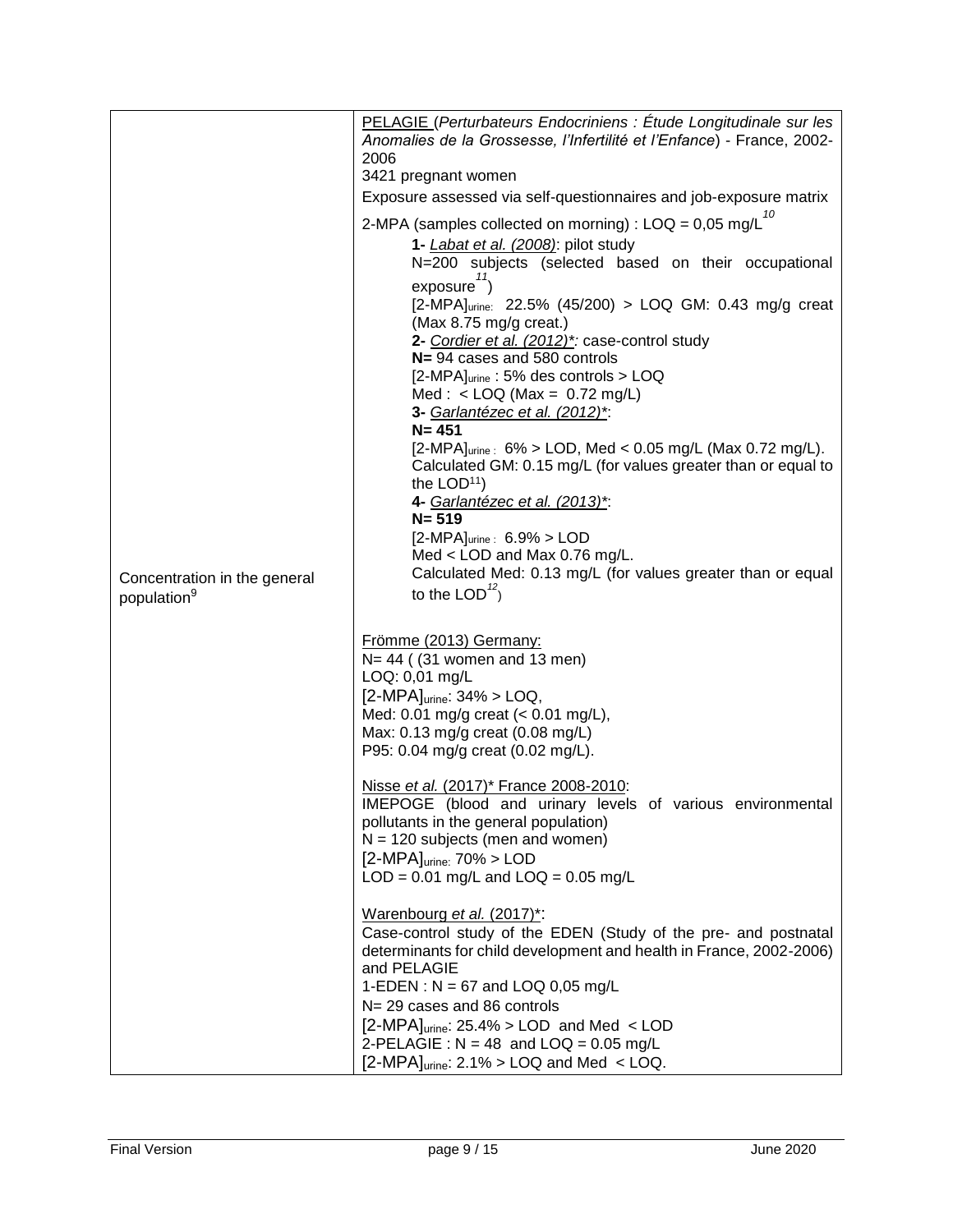| Concentrations in the general<br>population <sup>9</sup>     | <b>ESTEBAN (2019) France (2014-2016)</b><br>N=500 (adults aged from 18 to 74 years)<br>$[2-MPA]$ urine : 59.2% > LOQ<br>$LOQ = 0.01$ mg/L and $LOD = 0.003$ mg/L<br>GM (CI 95) = 0.014 (0,012-0.017) mg/L and Med : 0.013 mg/L<br>GM (CI 95) = 0.018 (0.016-0.021) mg/g cr. and Med : 0.016 mg/g<br>creat<br>P95 (CI 95): 0.113 (0.071 - 0.222) mg/L<br>P95 (CI 95): $0.147$ (0.105 – 0.188) mg/g creat |                                                                                            |  |
|--------------------------------------------------------------|---------------------------------------------------------------------------------------------------------------------------------------------------------------------------------------------------------------------------------------------------------------------------------------------------------------------------------------------------------------------------------------------------------|--------------------------------------------------------------------------------------------|--|
| Recommended limit values for<br>exposed workers (INRS, 2014) | USA - ACGIH (BEI)<br>Germany - DFG (BAT)<br>Québec - IRSST (BME)<br>Finland - FIOH (BAL)                                                                                                                                                                                                                                                                                                                | NS.                                                                                        |  |
|                                                              | Other value(s):                                                                                                                                                                                                                                                                                                                                                                                         | France: biomarker proposed but value not<br>determined**<br>Switzerland: NS<br>Belgium: NS |  |

*Mean (M); Arithmetic mean (AM); Geometric mean (MG); Median (Med) ;Standard deviation (SD); Maximal value (Max); 95th Percentile (P95), Confidence interval (CI) ; End of shift (ES); End of week (EW); Limit of detection (LOD)*

*\* the analyses were undertaken by the same analytical laboratory* (Laboratory for Toxicology and Genetic Disease *- Lille Regional University Hospital)*

*\*\* according to Biotox: "In subjects not occupationally exposed, urinary concentrations of 2-MPA were below 0. 30 mg/L (limit of detection of 0. 1 mg/L)"*

#### Study of the relationship between concentrations of 2-MPA in urine and health effects

In 2012, Cordier *et al.* assessed occupational exposure to solvents in pregnant women as part of a case-control study (with 94 cases and 580 controls) nested within the PELAGIE cohort. Malformations were studied by teams of obstetricians and paediatricians (two years of monitoring enabled subsequent malformations to be identified). Ninety-four children were found to have major malformations.

The authors assessed occupational exposure via three methods:

- A job-exposure matrix
- A self-questionnaire
- Measurements of urinary biomarkers

The authors reported that the risk of foetal malformations increased linearly with occupational exposure to solvents assessed via the matrix or self-questionnaire. They specified that nonoccupational exposure was also assessed via a questionnaire but was not associated with a risk of major malformations.

For 2-MPA, an OR of 2.9 (95% CI: [1.2-6.8]) was observed for all malformations (when the concentration of 2-MPA was above the LOQ (0.05 mg/L)). The authors did not report statistically

 $\frac{1}{10}$ *Only the study of Labat et al 2008, pilot study of PELAGIE, reports a LOQ of 0,05 mg/L; the other articles present this value as a LOD but the authors have been contacted and have specified that it was a LOQ* 

<sup>11</sup> *The authors were contacted and specified that for the PELAGIE pilot study (Labat et al. 2008), the subjects were selected based on their occupational exposure to solvents to undertake the analyses with the highest urinary metabolite levels* 

<sup>12</sup> *The subjects in the Garlantézec et al. 2012 and 2013 studies were similar*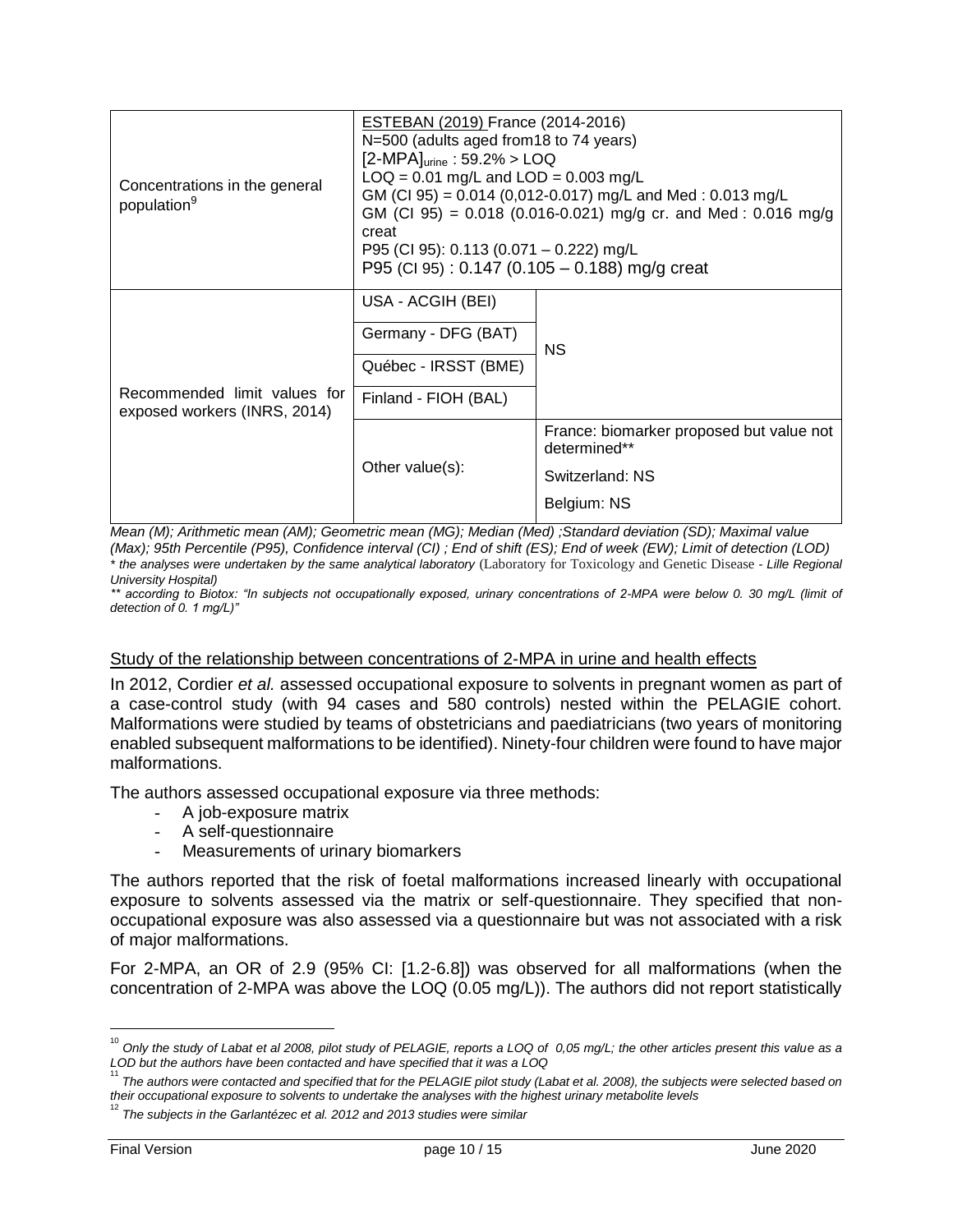significant ORs for the risk of major malformations with other metabolites of glycol ethers. They indicated that they had made adjustments (maternal age at inclusion, level of education, alcohol and tobacco consumption and folic acid supplementation).

Only the study by Cordier et al. 2012 in pregnant women makes it possible to highlight a statistically significant increase in fetal malformations following exposure to PGME<sub>β</sub> (see Appendix 2 in the French report).

However, since the point of departure (POD) that could be identified as LOAEL corresponds to the LOQ of the study (0.05 mg/L) and that 2-MPA is detected in less than 5% of the samples, this study cannot be used to recommend a biological limit value given the too great uncertainties that it would generate.

Study of the relationship between concentrations of 2-MPA in urine and atmospheric concentration The study by Laitinen *et al.* (1997b) undertaken in silkscreen workers (n = 54) enabled a linear correlation to be established between excreted 2-MPA and occupational exposure to PGMAα:

 $Y = 0.16 x + 0.26$  R<sup>2</sup> = 0.78 (n = 26)

where "y" represents urinary 2-MPA in mmol/mol creatinine and "x" is weighted exposure over eight hours to  $PGMA_{\alpha}$  in ppm.

Although the concentration of the β-isomer in the mixture used was estimated, it is not possible to explicitly deduce a relationship with this isomer, which is the subject of this report.

Anundi *et al.* (2000) conducted a study in Sweden focusing on graffiti removers (n = 38, 36 men and two women). 2-MPA was detected in almost all of the urine samples, including those of 18 controls not occupationally exposed. The arithmetic mean urinary concentration of 2-MPA was 6.81 µmol/L (0.71 mg/L), while the atmospheric concentration of  $PGME_\alpha$  for the graffiti removers was 2.82 mg/m<sup>3</sup> or 0.77 ppm (geometric mean). Concentrations of 2-MPA were significantly higher in the 38 graffiti removers than in the 18 office workers considered as unexposed ( $p = 0.0002$ ).

In the study by Dévanthéry *et al.* (2003), urinary concentrations of 2-MPA before exposure to PGME varied between a value below the limit of detection of 0.10 mg/L and 0.30 mg/L. Urinary concentrations of 2-MPA had peaked at the end of exposure, ranging from 1.19 to 3.29 mg/L (for exposure to 50 and 95 ppm PGME containing  $0.5\%$  PGME $_B$ ). The urinary concentrations of 2-MPA showed a correlation with exposure to PGME.

**The proportions of β isomer found in the commercial form of PGME have varied considerably from one product to another, and PGME<sup>β</sup> has no OEL. Thus, the studies reporting correlations between atmospheric PGME<sup>α</sup> and 2-MPA do not make it possible to**  deduce with certainty a relationship between PGME<sub>8</sub> and 2-MPA. Therefore, a biological **limit value cannot be derived for exposure to the β isomer.**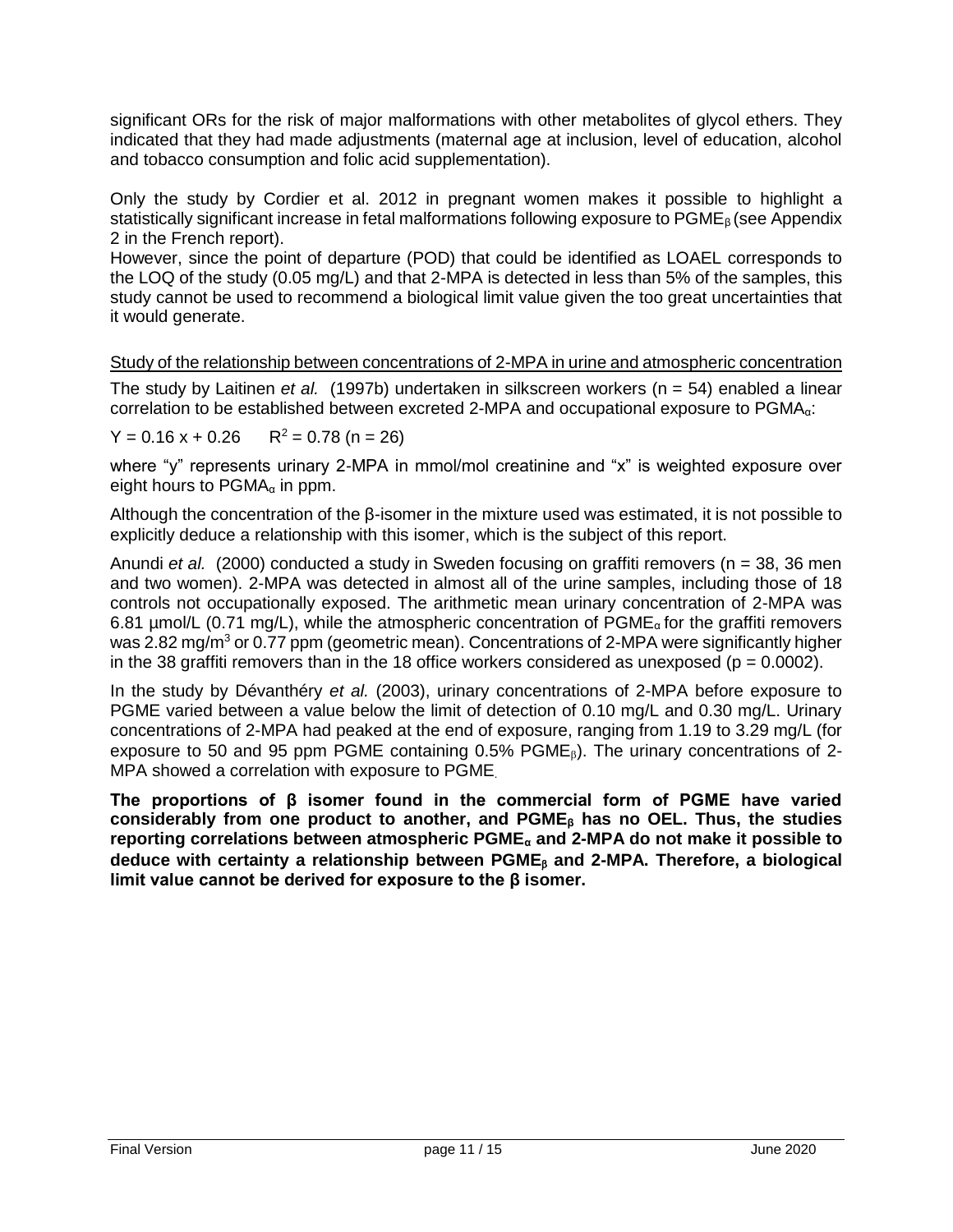## Establishment of BLVs and choice of biological reference value

## Biological limit value (BLV)

As no study allows with certainty the recommendation of a BLV based on health effects following an occupational exposure to  $PGME<sub>\beta</sub>$  and the establishment of a correlation between atmospheric  $PGME<sub>a</sub>$  and 2-MPA, it is not possible to date to recommend a biological limit value.

#### Biological reference value (BRV)

The ESTEBAN cross-sectional study (Health Study on the Environment, Biomonitoring, Physical Activity and Nutrition) carried out on a representative sample of the adult population residing in France (which results were published in November 2019) identifies a value of 95th percentile of 0.113 mg/L for the age group 18 to 74 years ( $N = 500$  included between April 2014 and March 2016). The analytical method used for the measurements carried out in this cohort presents a LOD of 0.003 mg/L and a LOQ of 0.01 mg/L (Esteban, 2019).

#### **Concerning 2-MPA, a BRV of 0.10 mg/L (0.15 mg/g creat) is therefore recommended.**

# Conclusions of the collective expert appraisal

#### **2-MPA in urine – End of shift:**

| BLV based on a health effect       | <b>None</b>                                   |
|------------------------------------|-----------------------------------------------|
| BLV based on exposure to the 8-OEL | <b>None</b>                                   |
| Biological reference value         | 0,10 mg/L $(0,15 \text{ mg/g} \text{ creat})$ |

This BRV can not be considered to offer protection from the onset of health effects but do allow a comparison with the concentrations of biomarkers assayed in exposed workers

The study by Cordier et al. (2012) reporting developmental effects that could be associated with low levels of exposure to 2-methoxy-1-propanol or its acetate, the experts recommend reducing the exposure to these substances to the lowest possible level .

#### Sampling method and factors that may affect the interpretation of results

Sampling should be carried out at the end of the shift, preferably at the end of the week. It is advisable to rapidly transport samples at a temperature of 4°C or less. Urine samples should be kept at -20°C until they are analysed.

Regarding the interpretation of the results, simultaneous exposure to alcohols is likely to partially inhibit the formation and elimination of the acid metabolites of glycol ethers.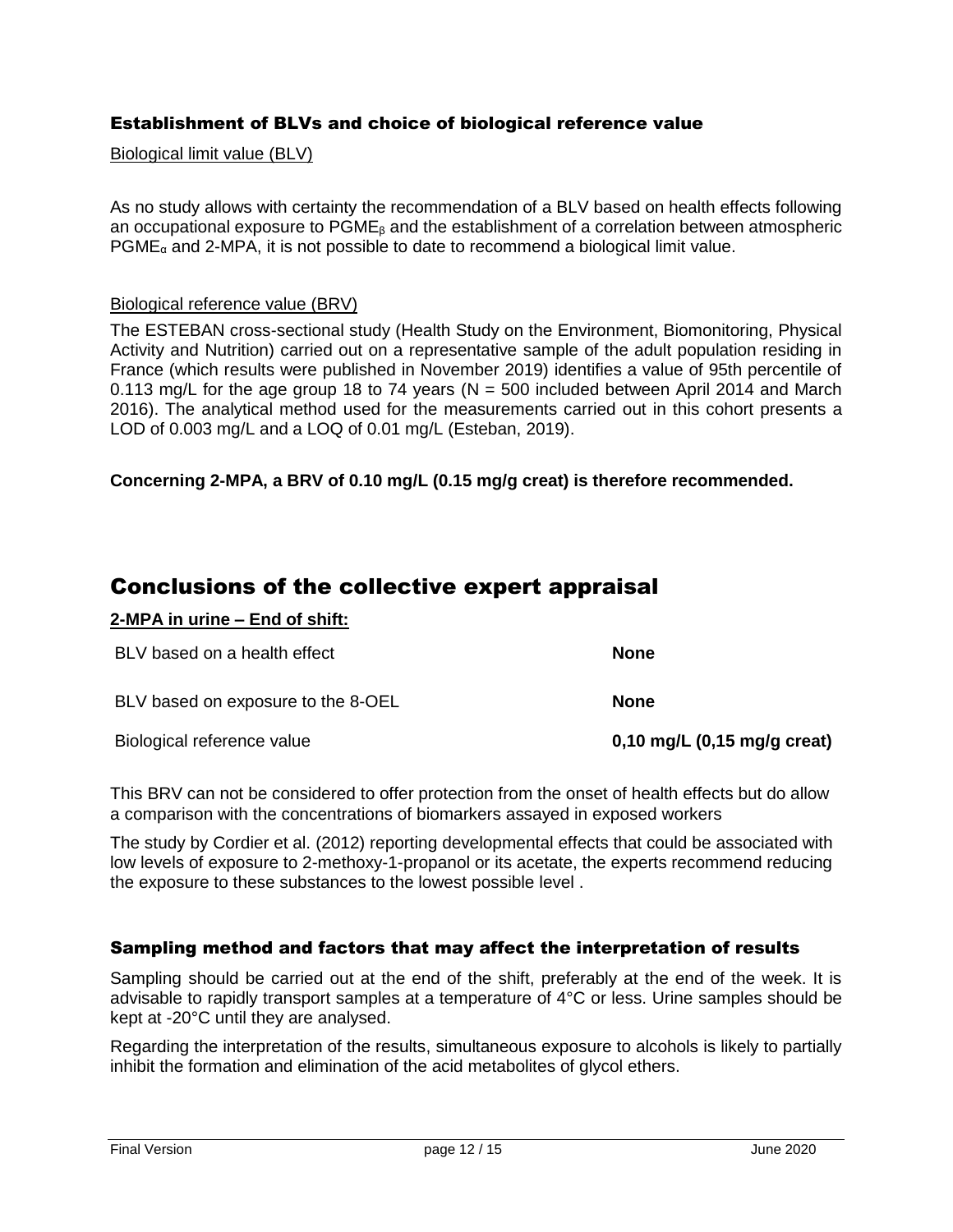### Biometrology

Some analytical methods described in the literature have been listed and are shown in the table below for 2-MPA. The objective of this section is not to recommend a measurement method, but to provide information on certain characteristics of the analytical methods.

|                                                 | <b>Method 2</b>                                          | Method 3                                                                              | <b>Method 3</b>                                                  |
|-------------------------------------------------|----------------------------------------------------------|---------------------------------------------------------------------------------------|------------------------------------------------------------------|
| Analytical<br>technique                         | <b>NCI GC-MS</b><br>after esterification with<br>PFBBr** | GC-MS analysis, after<br>acid hydrolysis and<br>derivatisation with<br><b>MTBSTFA</b> | GC-MS/MS<br>buffer solution<br>TBHAS, acetone<br>derivation with |
| References                                      | Labat <i>et al.</i> , 2008                               | Frömme et al., 2013                                                                   | PFBBr<br>ESTEBAN 2019                                            |
| pH adjustment                                   | 6                                                        | $5 - 7$                                                                               |                                                                  |
| Limit of detection                              | $0.01$ mg/L                                              | <b>NS</b>                                                                             | $0,003$ mg/L                                                     |
| Limit of<br>quantification                      | $0.05$ mg/L                                              | $0.01$ mg $\cdot$ L <sup>-1</sup>                                                     | $0,01$ mg/L                                                      |
| <b>Fidelity</b>                                 | Repeatability (%CV) < 10<br>for $0.5$ mg/L               | <b>NS</b>                                                                             |                                                                  |
| Precision                                       | <b>NS</b>                                                | NS.                                                                                   |                                                                  |
| Reference<br>standard                           | 2-pentoxyacetic acid                                     | Pentafluorophenoxyacetic<br>acid                                                      |                                                                  |
| Interlaboratory<br>quality control<br>programme | No                                                       | No                                                                                    |                                                                  |

\* MTBSTFA: *N*-*tert*.-butyldimethylsilyl-*N*-methyltrifluoroacetamide

\*\* PFBBr: Pentafluorobenzyl bromide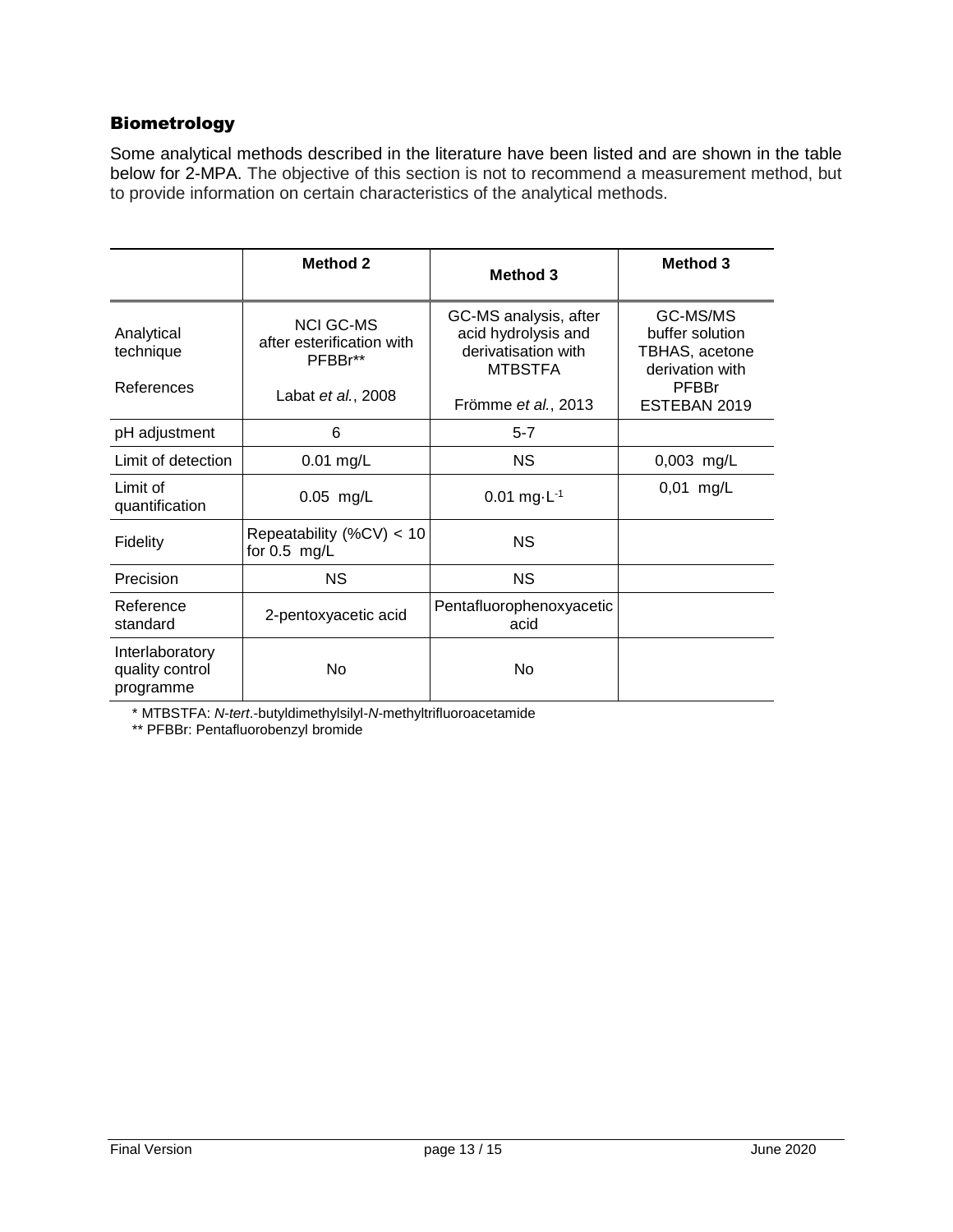# Références bibliographiques

ACGIH. (2013). 1-Methoxy-2-Propanol: TLV® Chemical Substances 7th Edition Documentation. Publication #7DOC-350.

Agence Française de Sécurité Sanitaire de l'Environnement et du Travail (AFSSET). (2006). Impuretés Toxiques pour la reproduction dans les Produits contenant du 1-méthoxy-propan-2-ol (2PG1ME) ou son acétate (2PG1MEA). Pertinence sanitaire de seuil de 0,5% pour l'impureté bêta et son actétate (1PG2ME et 1PG2MEA). Décembre 2006

Agence Française de Sécurité Sanitaire de l'Environnement et du Travail (AFSSET). (2008). Les éthers de glycol. Synthèse des connaissances sur les expositions de la population générale et professionnelle en France. Septembre 2008

ANSES. (2008, rév. 2010). Les fiches CMR. Consulté le 05 01, 2014, sur Substitution-cmr.fr: http://www.substitution-cmr.fr/index.php?id=fiches\_cmr

Anundi, H., Langworth, S., Johanson, G., Lind, M.-L., Akesson, B., Friis, L., et al. (2000). Air and biological monitoring of solvent exposure during graffiti removal. Int Arch Occup Environ Health , 73, 561-69.

Ben-Brik, E., Jérôme, L., Arnaud, I., Yous, S., Labat, L., Haguenoer, J., et al. (2004). Exposure to glycol ethers in a population of French men evaluated by measurement of alkoxycarboxylic acids. Int Arch Occup Environ Health. 77, 368-372.

Carney, E., Pottenger, L., Johnson, K., Liberacki, A. B., Dryzga, M., Hansen, S., et al. (2003). Significance of 2-methoxypropionic acid formed from (beta)-propylene glycol monomethyl ether: integration of pharmacokinetic and developmental toxicity assessments in rabbits. Toxicological Sciences, 71, 217-228. [Etude financée par l'industrie].

Cordier, S., Garlántezec, R., Labat, L., Rouget, F., Monfort, C., Bonvallot, N., et al. (2012). Exposure During Pregnancy to Glycol Ethers and Chlorinated Solvents and the Risk of Congenital Malformations. Epidemiology, 23 (6), 806-812.

Devanthéry, A., Berode, M., Droz, P., & Pulkkinen, J. (2003). Propylene glycol monomethyl ether occupational exposure (PGME). 4. Analysis of 2-methoxypropionic acid in urine. Int Arch Occup Environ Health, 76, 151-155.

DFG. (2006). Alkoxycarboxylic acids in urine as metabolites of glycol ethers with a primary alcohol group. Dans The MAK-Collection Part IV : Biomonitoring Methods Vol. 10 (pp. 55-80).

Esteban 2014-2016. (2019). Imprégnation de la population française par les éthers de glycol. Programme national de biosurveillance, Saint-Maurice : Santé publique France, septembre 2019. 45 p.

Frömme, H., Nitschke, L., Boehmer, S., Kiranoglu, M., Göen, T., & HBMnet., f. (2013). Exposure of German residents to ethylene and propylene glycol ethers in general and after cleaning scenarios. Chemosphere, 90 (11), 2714-21.

Garlantézec, R., Multigner, L., Labat, L., Bonvallot, N., Pulkkinen, J., Dananché, B., et al. (2012). Urinary biomarkers of exposure to glycol ethers and chlorinated solvents during pregnancy: determinants of exposure and comparison with indirect methods of exposure assessment. Occup Environ Med, 69 (1), 62-70.

Garlantézec, R., Warembourg, C., Monfort, C., Labat, L., Pulkkinen, J., Bonvallot, N., Multigner, L., Chevrier, C., Cordier S. (2013). Urinary Glycol Ether Metabolites in Women and Time to Pregnancy: The PELAGIE Cohort. Environmental Health Perspectives.